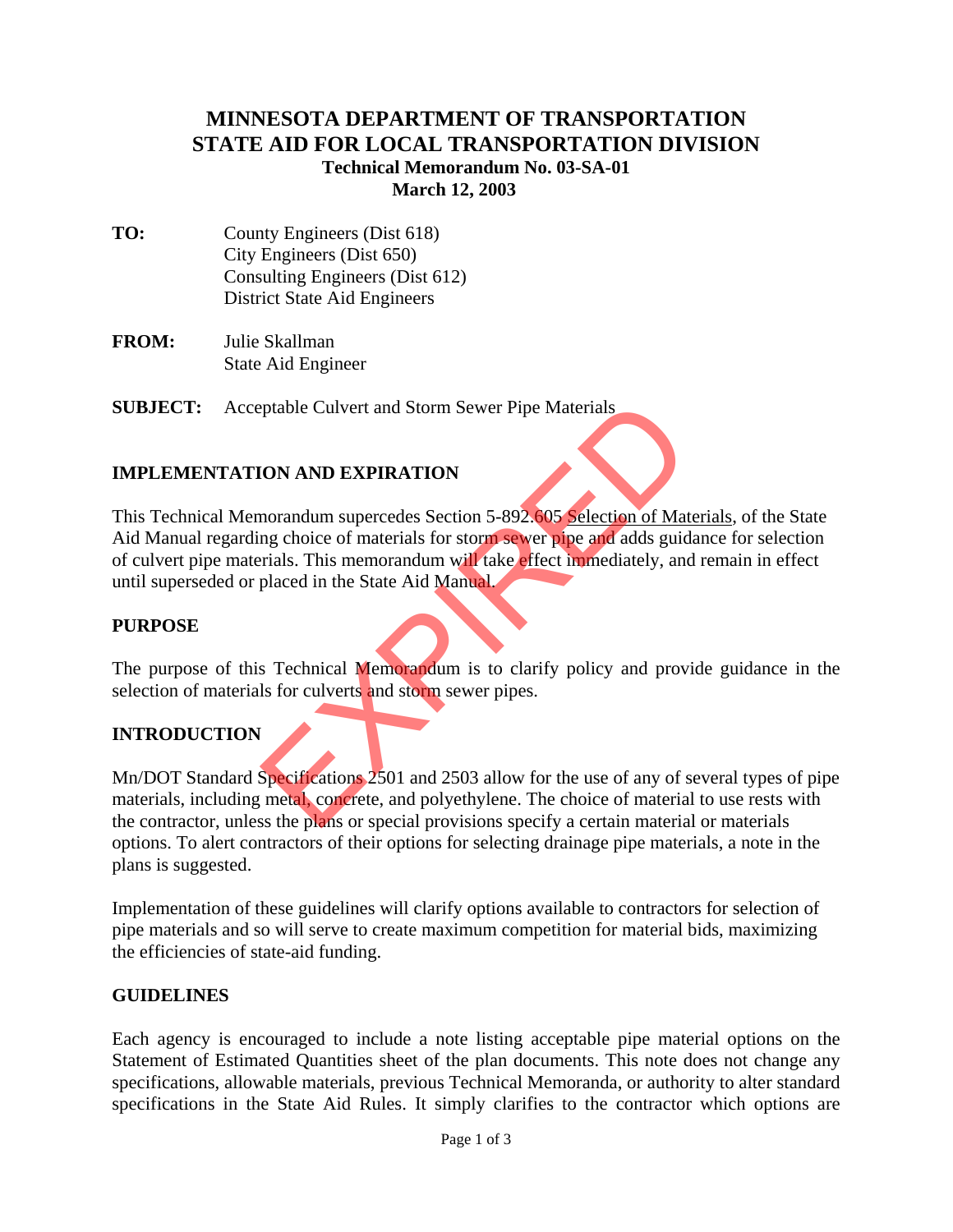allowable.

The note shall state in essence; "**Concrete, polyethylene, or metal pipe may be an option for drainage pipes. Refer to applicable special provisions, specifications, and/or plans**." The note should be altered as necessary to reflect allowable options.

Designers may continue to specify a particular product to be used when professional engineering judgment determines that circumstances warrant. For storm sewer installed using state-aid funds, the specified storm sewer pipe materials should have a minimum service life of 75 years.

Guidance on specifying materials can be found in Section 2.4 of the Mn/DOT Drainage Manual (see attachment). Additional guidance on the use of polyethylene pipe for storm sewers can be found in the most current Mn/DOT Technical Memorandum on Use Of Dual-Wall Corrugated Polyethylene Pipe For Storm Sewer On Trunk Highways (see Mn/DOT web site).

### **QUESTIONS:**

Any questions regarding the usage of appropriate pipe materials may be directed to John Boynton, State Hydraulics Engineer at 651-747-2162. For questions on the application of this technical memorandum, contact Mark Gieseke, State Aid Program Delivery Engineer at (651) 296-7679. For Storm Sewer On Trunk Highways (see Min/DOT web s)<br>ding the usage of appropriate pipe materials may be direct<br>ngineer at 651-747-2162. For questions on the application<br>act Mark Gieseke, State Aid Program Delivery Engine